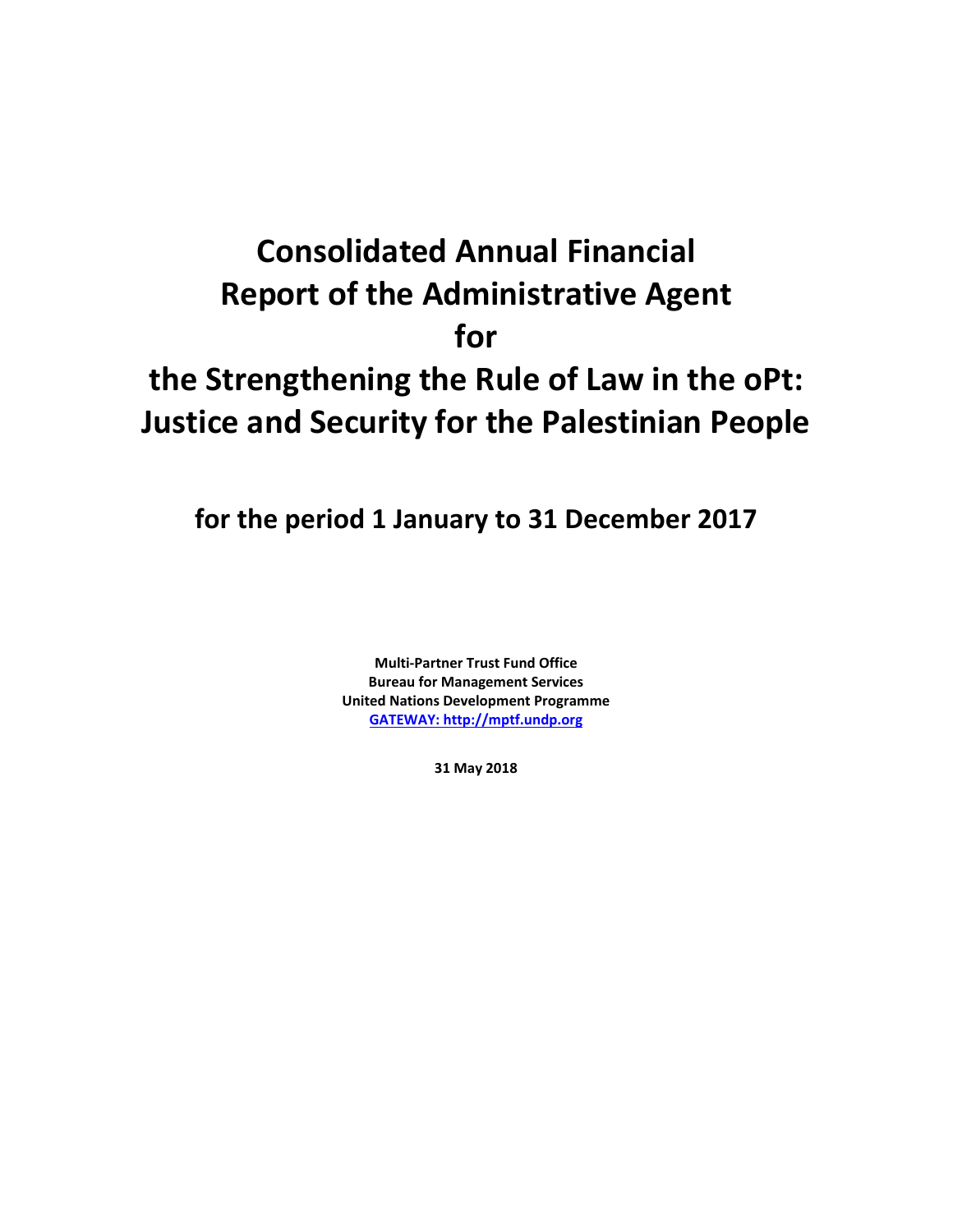## **PARTICIPATING ORGANIZATIONS CONTRIBUTORS**



United Nations Development Programme



UNWOMEN



Department for International Development (DFID)



Government of Netherlands



Swedish International Development Cooperation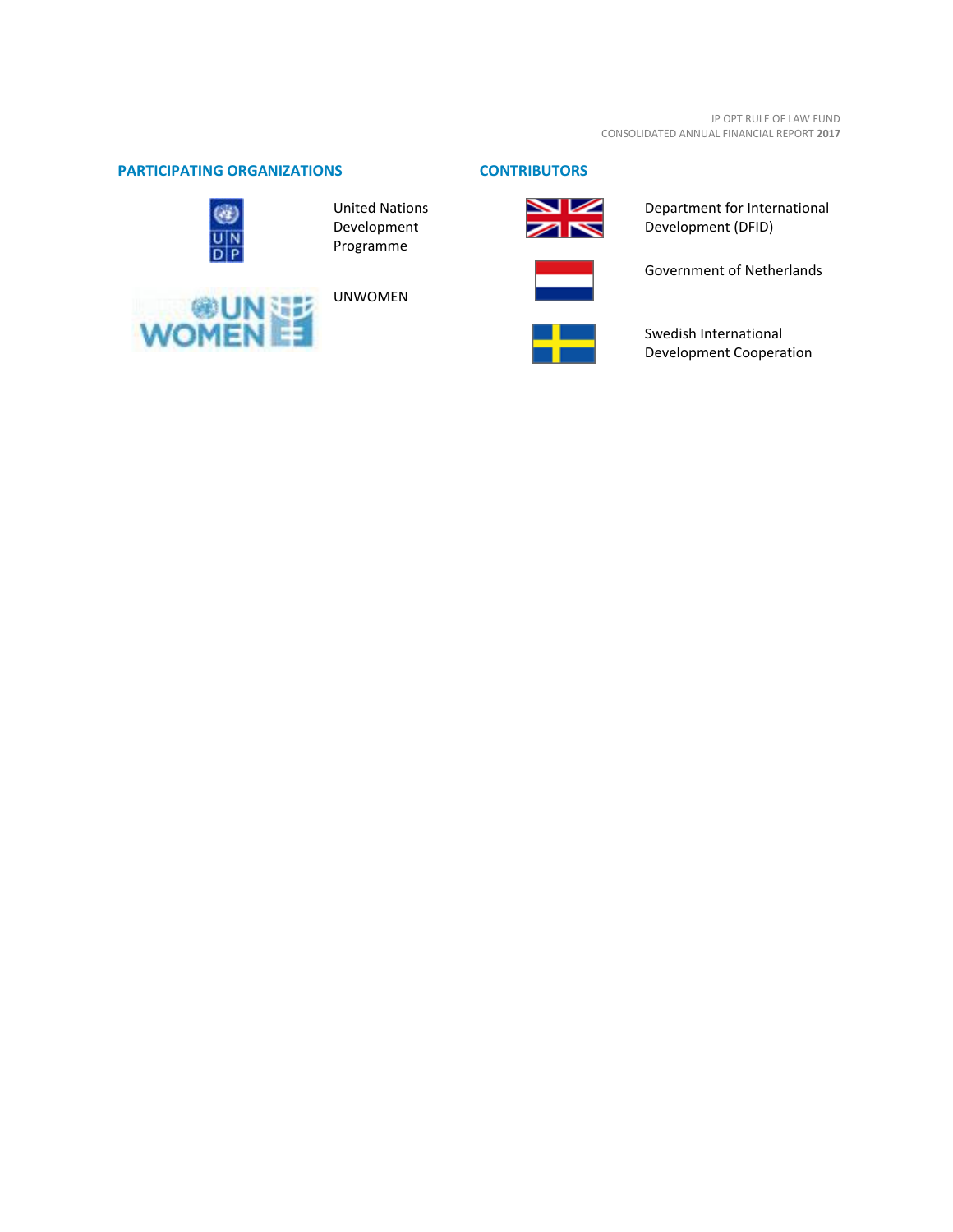Amount approved by the Steering Committee for a project/programme.

## **Approved Project/Programme**

A project/programme including budget, etc., that is approved by the Steering Committee for fund allocation purposes.

## **Contributor Commitment**

Amount(s) committed by a donor to a Fund in a signed Standard Administrative Arrangement with the UNDP Multi-Partner Trust Fund Office (MPTF Office), in its capacity as the Administrative Agent. A commitment may be paid or pending payment.

#### **Contributor Deposit**

Cash deposit received by the MPTF Office for the Fund from a contributor in accordance with a signed Standard Administrative Arrangement.

## **Delivery Rate**

The percentage of funds that have been utilized, calculated by comparing expenditures reported by a Participating Organization against the 'net funded amount'.

## **Indirect Support Costs**

A general cost that cannot be directly related to any particular programme or activity of the Participating Organizations. UNDG policy establishes a fixed indirect cost rate of 7% of programmable costs.

#### **Net Funded Amount**

Amount transferred to a Participating Organization less any refunds transferred back to the MPTF Office by a Participating Organization.

## **Participating Organization**

A UN Organization or other inter-governmental Organization that is an implementing partner in a Fund, as represented by signing a Memorandum of Understanding (MOU) with the MPTF Office for a particular Fund.

#### **Project Expenditure**

The sum of expenses and/or expenditure reported by all Participating Organizations for a Fund irrespective of which basis of accounting each Participating Organization follows for donor reporting.

## **Project Financial Closure**

A project or programme is considered financially closed when all financial obligations of an operationally completed project or programme have been settled, and no further financial charges may be incurred.

## **Project Operational Closure**

A project or programme is considered operationally closed when all programmatic activities for which Participating Organization(s) received funding have been completed.

## **Project Start Date**

Date of transfer of first instalment from the MPTF Office to the Participating Organization.

## **Total Approved Budget**

This represents the cumulative amount of allocations approved by the Steering Committee.

#### **US Dollar Amount**

The financial data in the report is recorded in US Dollars and due to rounding off of numbers, the totals may not add up.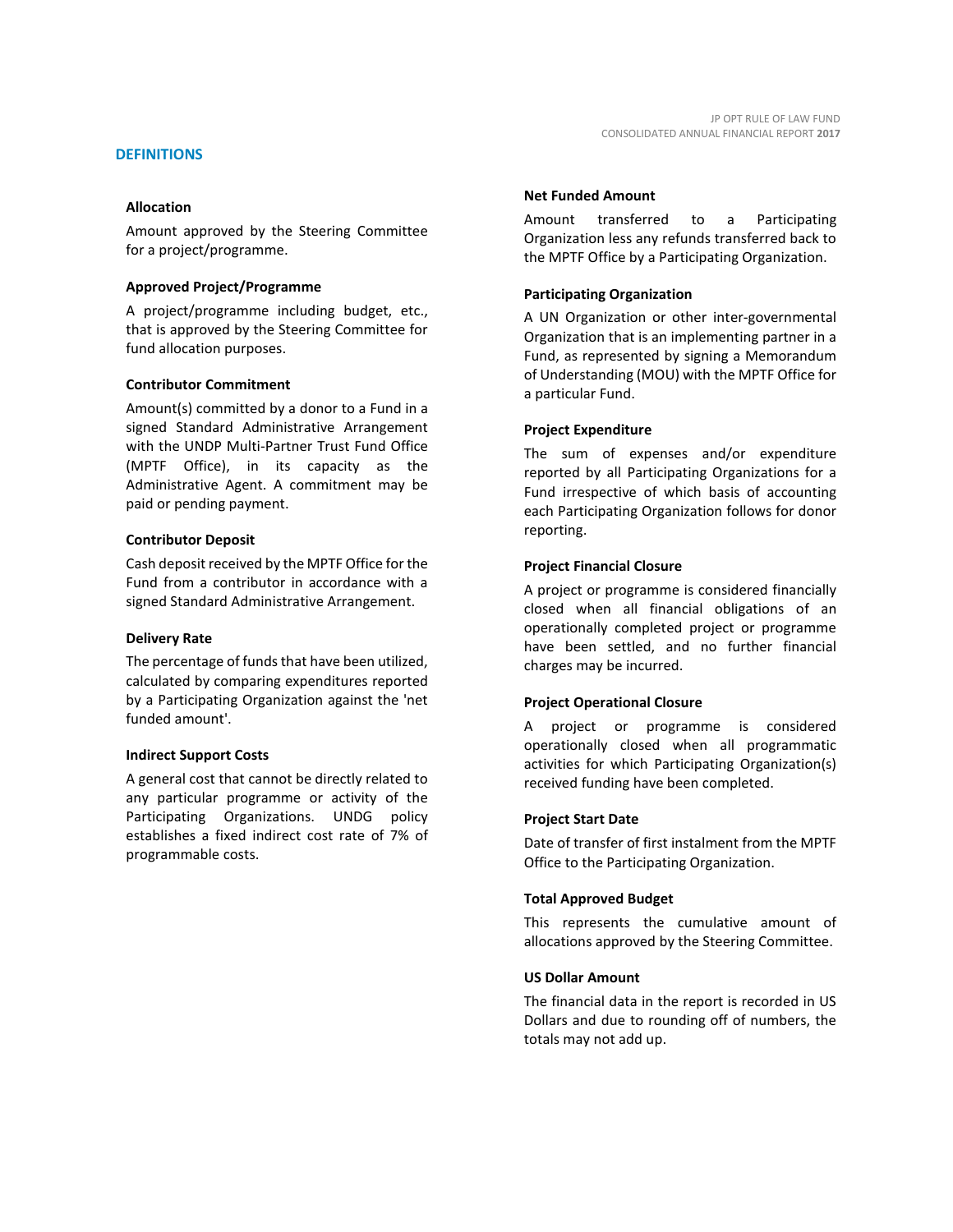#### JP OPT RULE OF LAW FUND CONSOLIDATED ANNUAL FINANCIAL REPORT **2017**

## **TABLE OF CONTENTS**

| 6  |
|----|
|    |
|    |
|    |
| 10 |
|    |
|    |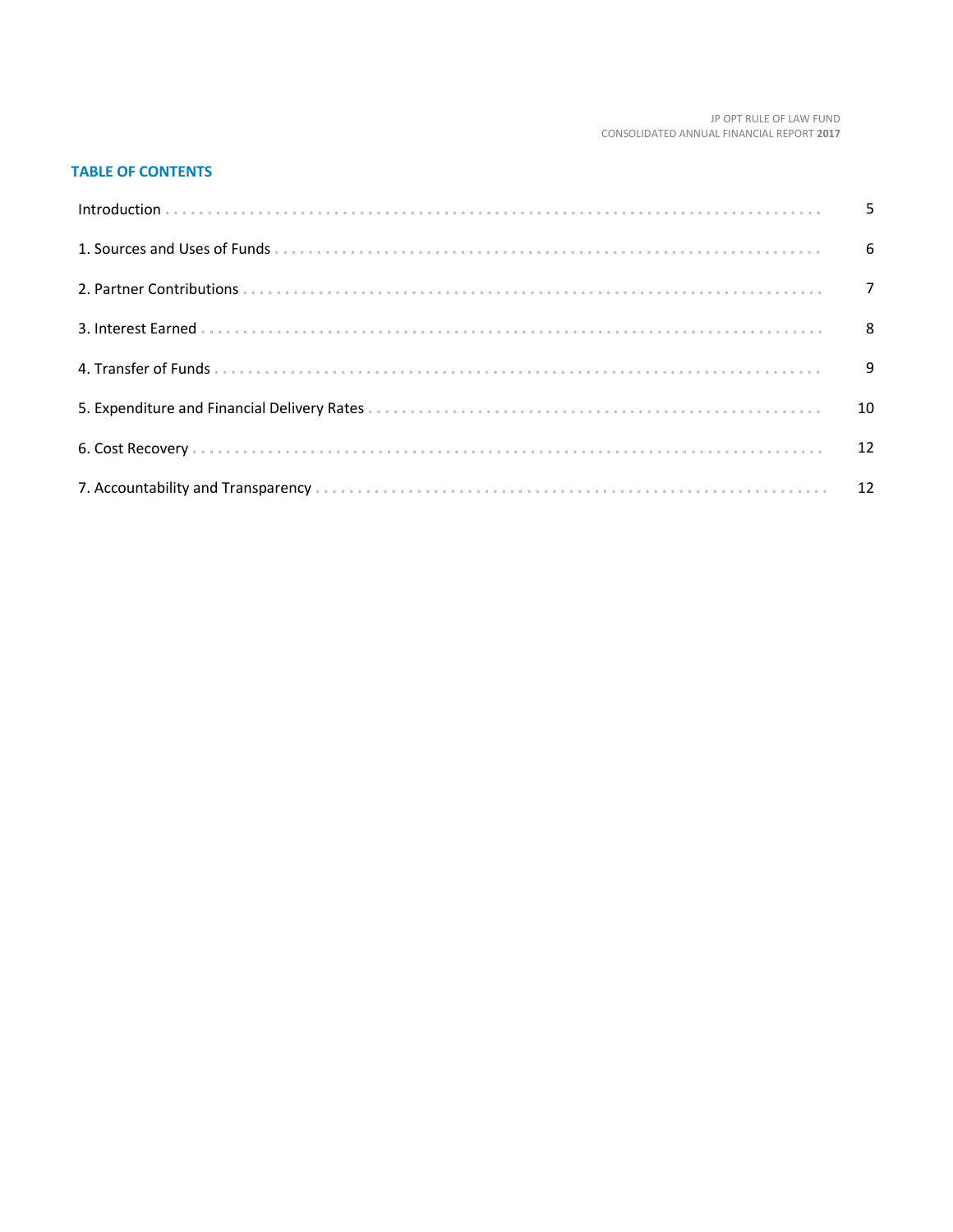#### **INTRODUCTION**

This Consolidated Annual Financial Report of the **JP oPt Rule of Law Fund** is prepared by the United Nations Development Programme (UNDP) Multi-Partner Trust Fund Office (MPTF Office) in fulfillment of its obligations as Administrative Agent, as per the terms of Reference (TOR), the Memorandum of Understanding (MOU) signed between the UNDP MPTF Office and the Participating Organizations, and the Standard Administrative Arrangement (SAA) signed with contributors.

The MPTF Office, as Administrative Agent, is responsible for concluding an MOU with Participating Organizations and SAAs with contributors. It receives, administers and

manages contributions, and disburses these funds to the Participating Organizations. The Administrative Agent prepares and submits annual consolidated financial reports, as well as regular financial statements, for transmission to contributors.

This consolidated financial report covers the period 1 January to 31 December **2017** and provides financial data on progress made in the implementation of projects of the **JP oPt Rule of Law Fund**. It is posted on the MPTF Office GATEWAY [\(http://mptf.undp.org/factsheet/fund/JPS00\)](http://mptf.undp.org/factsheet/fund/JPS00).

The financial data in the report is recorded in US Dollars and due to rounding off of numbers, the totals may not add up.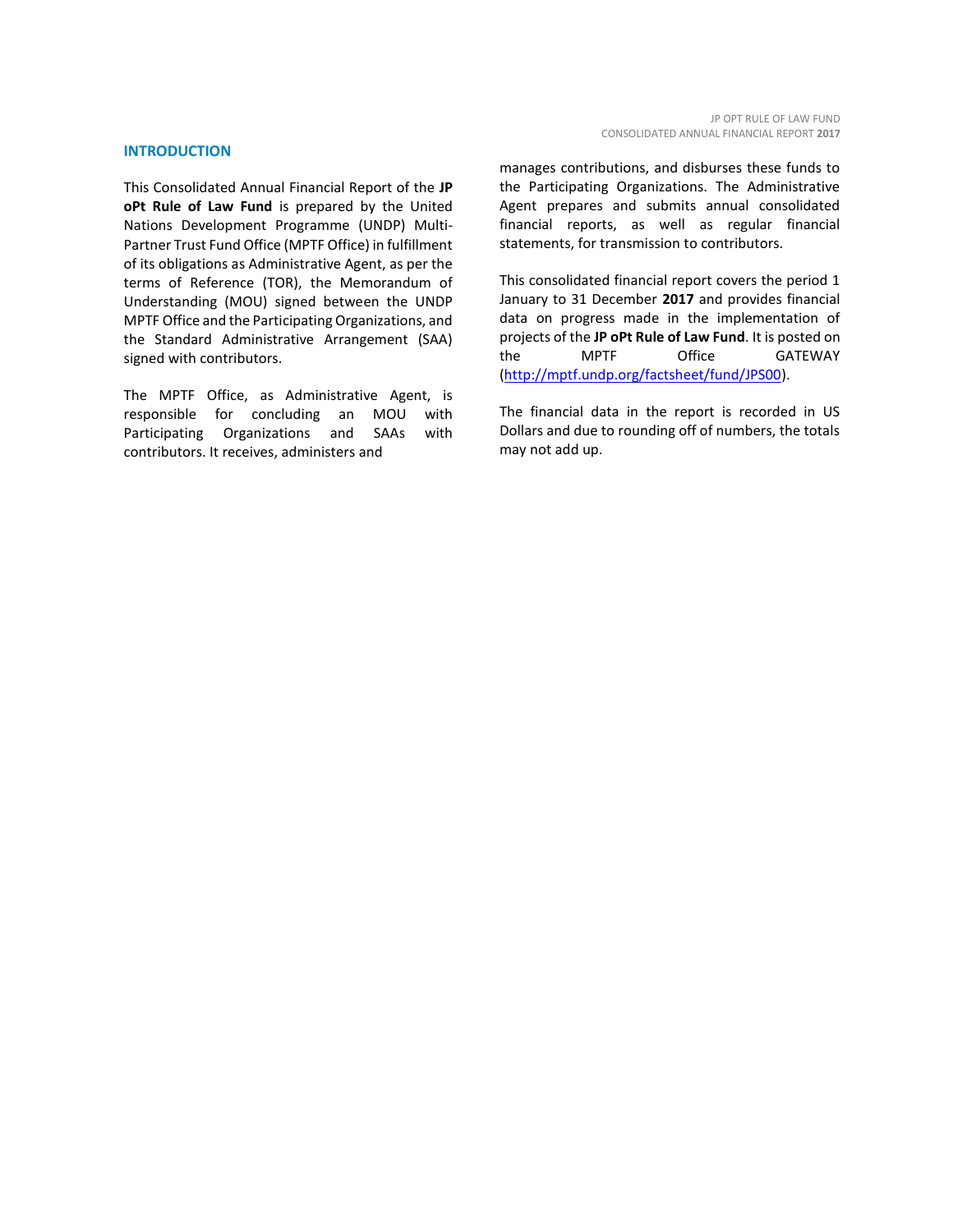#### **2017 FINANCIAL PERFORMANCE**

This chapter presents financial data and analysis of the **JP oPt Rule of Law Fund** using the pass-through funding modality as of 31 December **2017**. Financial information for this Fund is also available on the MPTF Office GATEWAY, at the following address: [http://mptf.undp.org/factsheet/fund/JPS00.](http://mptf.undp.org/factsheet/fund/JPS00)

## **1. SOURCES AND USES OF FUNDS**

As of 31 December **2017**, 3 contributors deposited US\$ **28,386,607** in contributions and US\$ **26,208** was earned in interest. Refunds to contributors were US\$ **176,936**

The cumulative source of funds was US\$ **28,235,880.**

Of this amount, US\$ **27,925,975** has been net funded to **2** Participating Organizations, of which US\$ **25,298,328** has been reported as expenditure. The Administrative Agent fee has been charged at the approved rate of 1% on deposits and amounts to US\$ **283,866**. Table 1 provides an overview of the overall sources, uses, and balance of the **JP oPt Rule of Law Fund** as of 31 December 2017.

## **Table 1. Financial Overview, as of 31 December 2017 (in US Dollars)**

|                                                                 | Annual 2016 | Annual 2017 | <b>Cumulative</b> |
|-----------------------------------------------------------------|-------------|-------------|-------------------|
| <b>Sources of Funds</b>                                         |             |             |                   |
| Contributions from donors                                       | 9,215,512   | 5,886,255   | 28,386,607        |
| Fund Earned Interest and Investment Income                      | 9,990       | 9,281       | 26,208            |
| Interest Income received from Participating Organizations       |             |             |                   |
| Refunds by Administrative Agent to Contributors                 |             | (176, 936)  | (176, 936)        |
| Fund balance transferred to another MDTF                        |             |             |                   |
| Other Income                                                    |             |             |                   |
| <b>Total: Sources of Funds</b>                                  | 9,225,502   | 5,718,601   | 28,235,880        |
| <b>Use of Funds</b>                                             |             |             |                   |
| Transfers to Participating Organizations                        | 10,940,907  | 6,312,054   | 27,925,975        |
| Refunds received from Participating Organizations               |             |             |                   |
| <b>Net Funded Amount</b>                                        | 10,940,907  | 6,312,054   | 27,925,975        |
| Administrative Agent Fees                                       | 92,155      | 58,863      | 283,866           |
| Direct Costs: (Steering Committee, Secretariatetc.)             |             |             |                   |
| <b>Bank Charges</b>                                             | 137         | 60          | 275               |
| Other Expenditures                                              |             |             |                   |
| <b>Total: Uses of Funds</b>                                     | 11,033,200  | 6,370,977   | 28,210,116        |
| Change in Fund cash balance with Administrative Agent           | (1,807,697) | (652, 376)  | 25,763            |
| Opening Fund balance (1 January)                                | 2,485,836   | 678,139     |                   |
| <b>Closing Fund balance (31 December)</b>                       | 678,139     | 25,763      | 25,763            |
| Net Funded Amount (Includes Direct Cost)                        | 10,940,907  | 6,312,054   | 27,925,975        |
| Participating Organizations' Expenditure (Includes Direct Cost) | 9,342,790   | 6,351,161   | 25,298,328        |
| <b>Balance of Funds with Participating Organizations</b>        |             |             | 2,627,647         |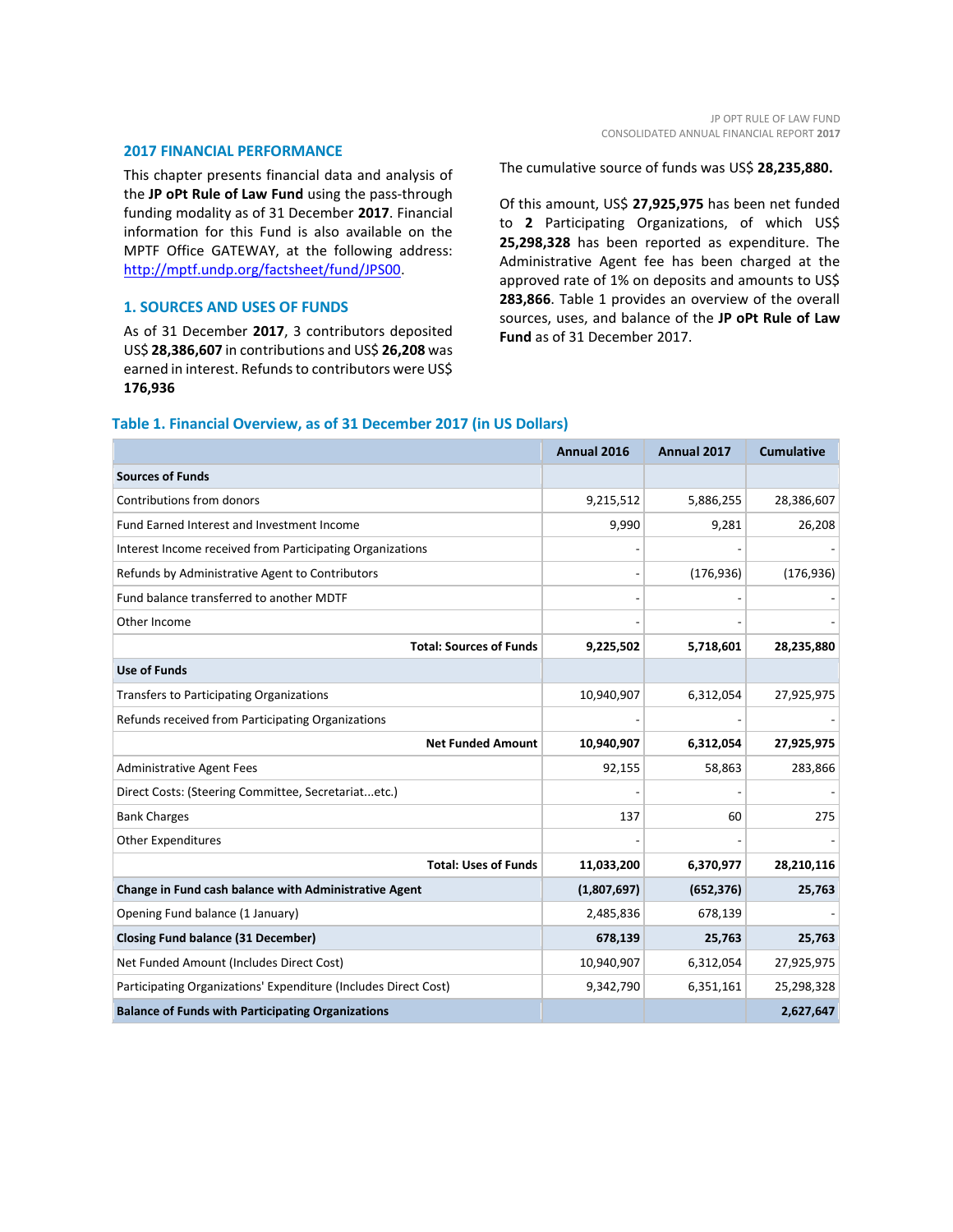#### **2. PARTNER CONTRIBUTIONS**

Table 2 provides information on cumulative contributions received from all contributors to this Fund as of 31 December **2017**.

The **JP oPt Rule of Law Fund** is currently being financed by **3** contributors, as listed in the table below.

The table below includes commitments made up to 31 December **2017** through signed Standard Administrative Agreements, and deposits made through **2017**. It does not include commitments that were made to the fund beyond **2017**.

## **Table 2. Contributors' Commitments and Deposits, as of 31 December 2017 (in US Dollars)**

| <b>Contributors</b>                           | Total<br><b>Commitments</b> | <b>Prior Years</b><br>as of 31-Dec-2016<br><b>Deposits</b> | <b>Current Year</b><br>Jan-Dec-2017<br><b>Deposits</b> | <b>Total</b><br><b>Deposits</b> |
|-----------------------------------------------|-----------------------------|------------------------------------------------------------|--------------------------------------------------------|---------------------------------|
| Department for Int'l Development (DFID)       | 7,121,935                   | 7,121,935                                                  |                                                        | 7,121,935                       |
| Government of Netherlands                     | 13,501,582                  | 9,201,582                                                  | 4,300,000                                              | 13,501,582                      |
| Swedish International Development Cooperation | 7,763,090                   | 6,176,835                                                  | 1,586,255                                              | 7,763,090                       |
| <b>Grand Total</b>                            | 28,386,607                  | 22,500,352                                                 | 5,886,255                                              | 28,386,607                      |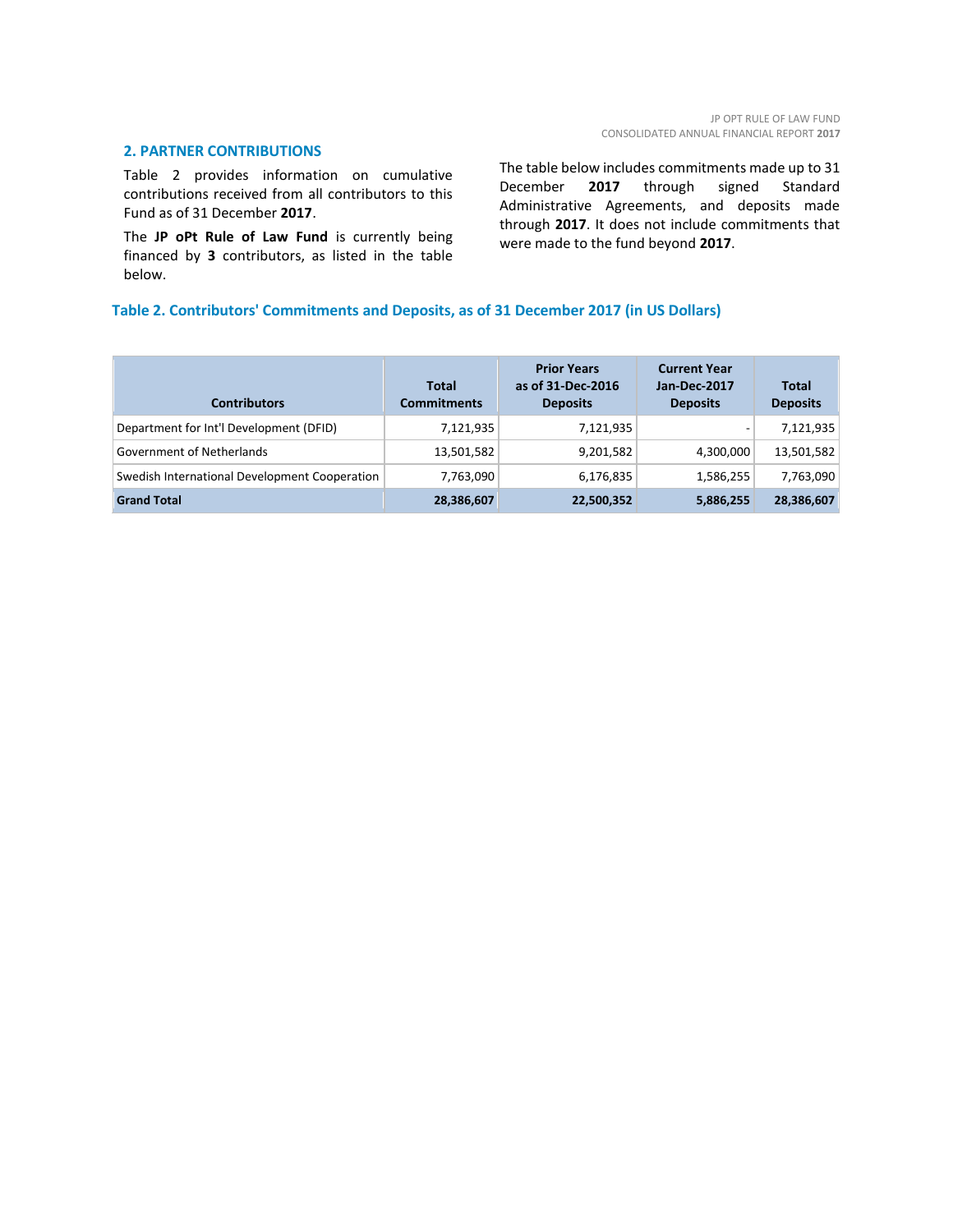## **3. INTEREST EARNED**

Interest income is earned in two ways: 1) on the balance of funds held by the Administrative Agent (Fund earned interest), and 2) on the balance of funds held by the Participating Organizations (Agency earned interest) where their Financial Regulations and Rules allow return of interest to the AA.

## As of 31 December 2017, Fund earned interest amounts to US\$ **26,208**.

Details are provided in the table below.

## **Table 3. Sources of Interest and Investment Income, as of 31 December 2017 (in US Dollars)**

| <b>Interest Earned</b>                            | <b>Prior Years</b><br>as of 31-Dec-2016 | <b>Current Year</b><br>Jan-Dec-2017 | <b>Total</b> |
|---------------------------------------------------|-----------------------------------------|-------------------------------------|--------------|
| <b>Administrative Agent</b>                       |                                         |                                     |              |
| <b>Fund Earned Interest and Investment Income</b> | 16,927                                  | 9,281                               | 26,208       |
| <b>Total: Fund Earned Interest</b>                | 16,927                                  | 9,281                               | 26,208       |
| <b>Participating Organization</b>                 |                                         |                                     |              |
| <b>Total: Agency earned interest</b>              |                                         |                                     |              |
| <b>Grand Total</b>                                | 16,927                                  | 9,281                               | 26,208       |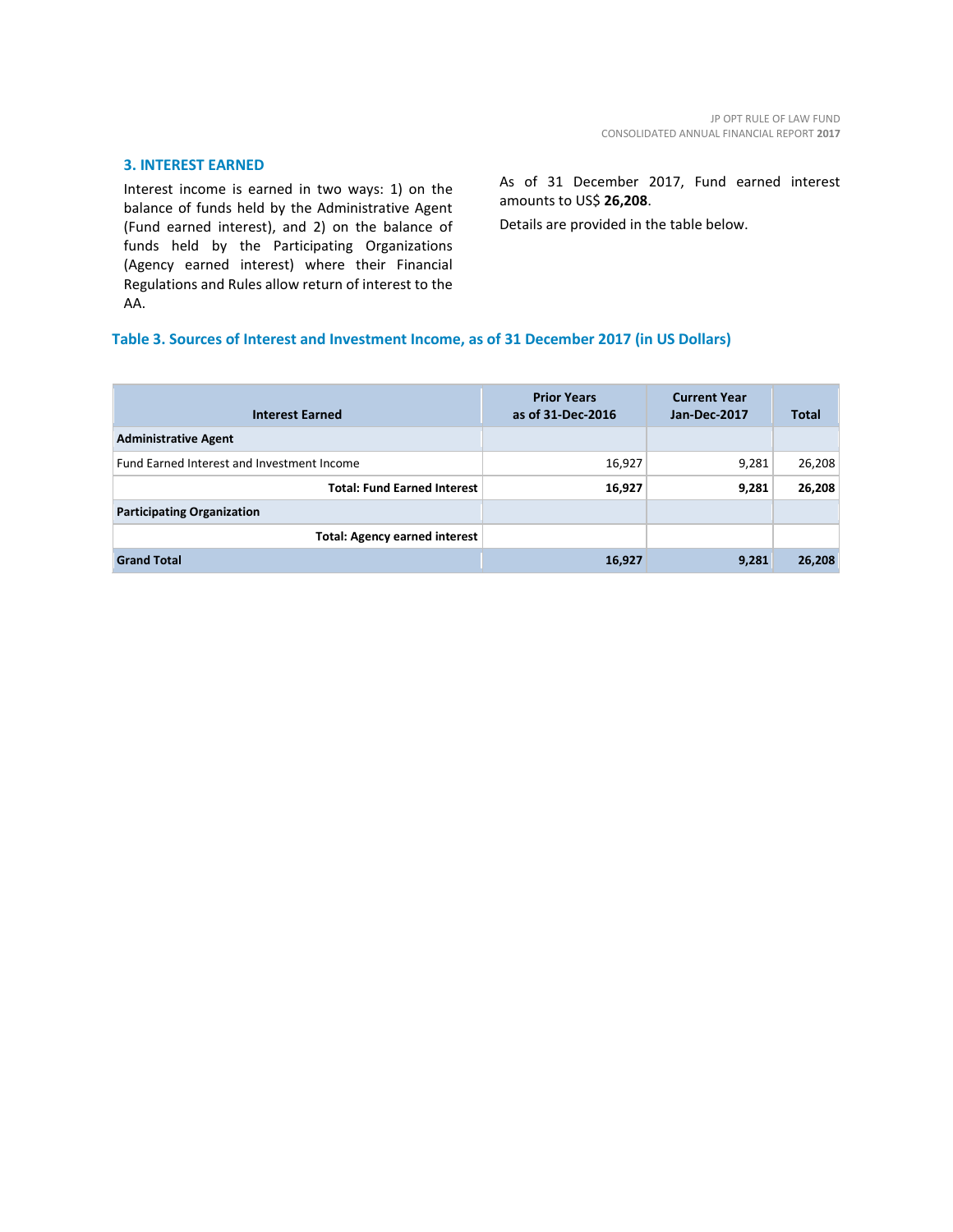## **4. TRANSFER OF FUNDS**

Allocations to Participating Organizations are approved by the Steering Committee and disbursed by the Administrative Agent. As of 31 December 2017, the AA has transferred US\$ **27,925,975** to **2** Participating Organizations (see list below).

## **4.1 TRANSFER BY PARTICIPATING ORGANIZATION**

Table 4 provides additional information on the refunds received by the MPTF Office, and the net funded amount for each of the Participating Organizations.

## **Table 4. Transfer, Refund, and Net Funded Amount by Participating Organization, as of 31 December 2017 (in US Dollars)**

| <b>Participating</b> |                  |                | Prior Years as of 31-Dec-2016 |                  | <b>Current Year Jan-Dec-2017</b> |                   | Total            |                |                   |
|----------------------|------------------|----------------|-------------------------------|------------------|----------------------------------|-------------------|------------------|----------------|-------------------|
| Organization         | <b>Transfers</b> | <b>Refunds</b> | <b>Net Funded</b>             | <b>Transfers</b> | <b>Refunds</b>                   | <b>Net Funded</b> | <b>Transfers</b> | <b>Refunds</b> | <b>Net Funded</b> |
| <b>UNDP</b>          | 16,581,338       |                | 16,581,338                    | 5,029,002        |                                  | 5,029,002         | 21,610,340       |                | 21,610,340        |
| <b>UNWOMEN</b>       | 5,032,583        |                | 5,032,583                     | 1,283,052        |                                  | 1,283,052         | 6,315,635        |                | 6,315,635         |
| <b>Grand Total</b>   | 21,613,921       |                | 21,613,921                    | 6,312,054        |                                  | 6,312,054         | 27,925,975       |                | 27,925,975        |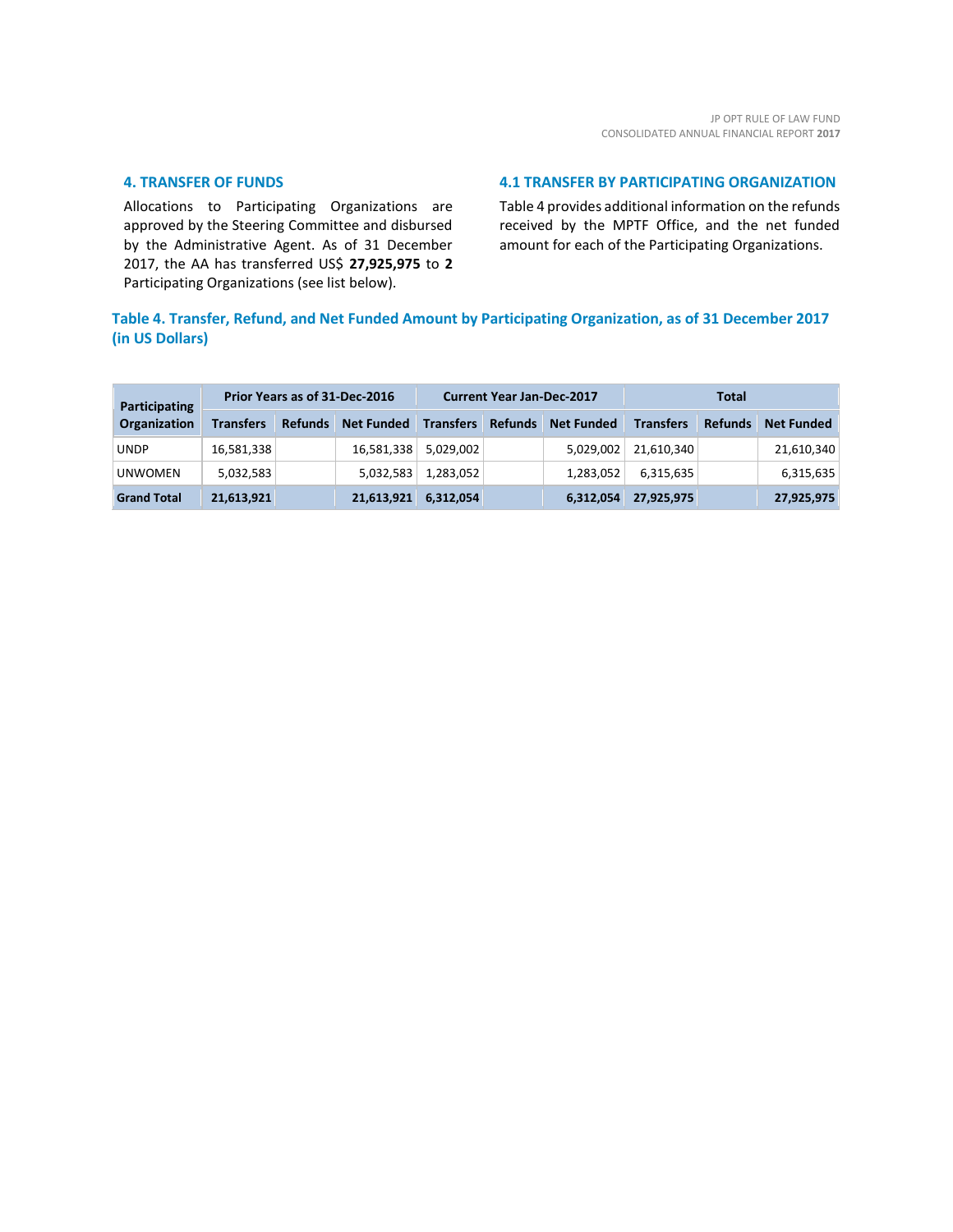## **5. EXPENDITURE AND FINANCIAL DELIVERY RATES**

All final expenditures reported for the year **2017** were submitted by the Headquarters of the Participating Organizations. These were consolidated by the MPTF Office.

Project expenditures are incurred and monitored by each Participating Organization, and are reported as per the agreed upon categories for inter-agency harmonized reporting. The reported expenditures were submitted via the MPTF Office's online expenditure reporting tool. The **2017** expenditure data has been posted on the MPTF Office GATEWAY at [http://mptf.undp.org/factsheet/fund/JPS00.](http://mptf.undp.org/factsheet/fund/JPS00)

JP OPT RULE OF LAW FUND CONSOLIDATED ANNUAL FINANCIAL REPORT **2017**

## **5.1 EXPENDITURE REPORTED BY PARTICIPATING ORGANIZATION**

In **2017**, US\$ **6,312,054** was net funded to Participating Organizations, and US\$ 6,351,161 was reported in expenditure.

As shown in table below, the cumulative net funded amount is US\$ **27,925,975** and cumulative expenditures reported by the Participating Organizations amount to US\$ **25,298,328**. This equates to an overall Fund expenditure delivery rate of **91** percent.

Table 5.1 displays the net funded amounts, expenditures reported and the financial delivery rates by Participating Organization. Table 5.2 displays the expenditure by the original duration of the Joint Programme and the extended period.

## **Table 5.1 Net Funded Amount, Reported Expenditure, and Financial Delivery by Participating Organization, as of 31 December 2017 (in US Dollars)**

|                                      |                           |                                    | <b>Expenditure</b>                      |                                     |                   |                           |
|--------------------------------------|---------------------------|------------------------------------|-----------------------------------------|-------------------------------------|-------------------|---------------------------|
| Participating<br><b>Organization</b> | Approved<br><b>Amount</b> | <b>Net Funded</b><br><b>Amount</b> | <b>Prior Years</b><br>as of 31-Dec-2016 | <b>Current Year</b><br>Jan-Dec-2017 | <b>Cumulative</b> | <b>Delivery Rate</b><br>% |
| <b>UNDP</b>                          | 21,610,340                | 21,610,340                         | 14,756,637                              | 4,797,876                           | 19,554,513        | 90.49                     |
| <b>UNWOMEN</b>                       | 6,315,635                 | 6,315,635                          | 4,190,530                               | 1,553,285                           | 5,743,815         | 90.95                     |
| <b>Grand Total</b>                   | 27,925,975                | 27,925,975                         | 18,947,167                              | 6,351,161                           | 25,298,328        | 90.59                     |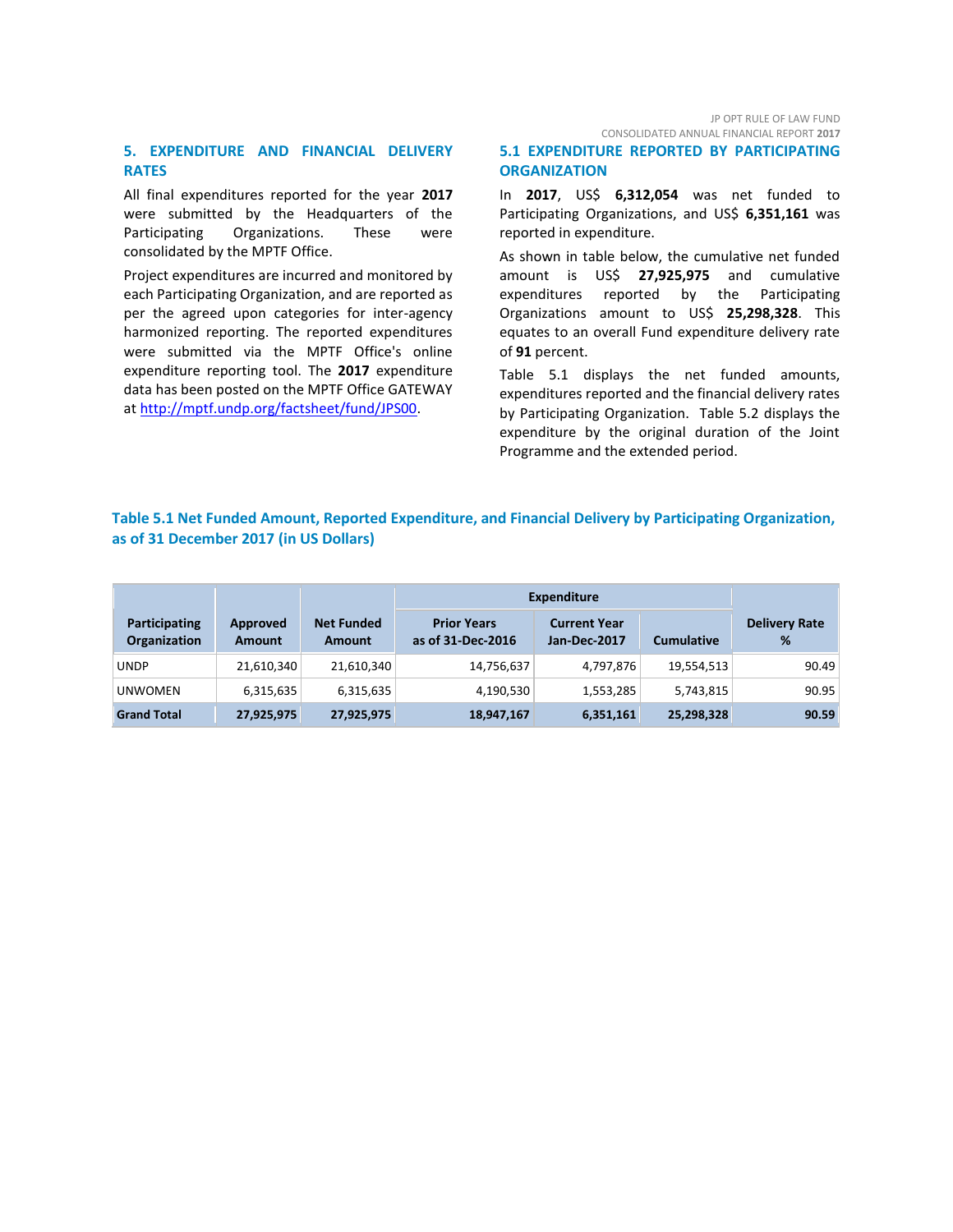|                    | <b>Project No. and Project Title</b> | <b>Participating</b><br><b>Organization</b> | <b>Total Approved</b><br>Amount | <b>Net Funded</b><br>Amount | <b>Total</b><br><b>Expenditure</b> | <b>Delivery Rate</b><br>% |
|--------------------|--------------------------------------|---------------------------------------------|---------------------------------|-----------------------------|------------------------------------|---------------------------|
| JP oPt Rule of Law |                                      |                                             |                                 |                             |                                    |                           |
| 00091268           | JP oPt Rule of Law                   | <b>UNDP</b>                                 | 16,581,338                      | 16,581,338                  | 16,597,700                         | 100.10                    |
| 00091268           | JP oPt Rule of Law                   | <b>UNWOMEN</b>                              | 5,151,729                       | 5,151,729                   | 5,060,391                          | 98.23                     |
| 00105617           | JP oPt Rule of Law Extension-A       | <b>UNDP</b>                                 | 5,029,002                       | 5,029,002                   | 2,956,814                          | 58.80                     |
| 00105617           | JP oPt Rule of Law Extension-A       | <b>UNWOMEN</b>                              | 1,163,906                       | 1,163,906                   | 683,424                            | 58.72                     |
|                    | JP oPt Rule of Law: Total            |                                             | 27,925,975                      | 27,925,975                  | 25,298,328                         | 90.59                     |
|                    |                                      |                                             |                                 |                             |                                    |                           |
| <b>Grand Total</b> |                                      |                                             | 27,925,975                      | 27,925,975                  | 25,298,328                         | 90.59                     |

## **Table 5. 2 Expenditure original duration and extended period, as of 31 December 2017 (in US Dollars)**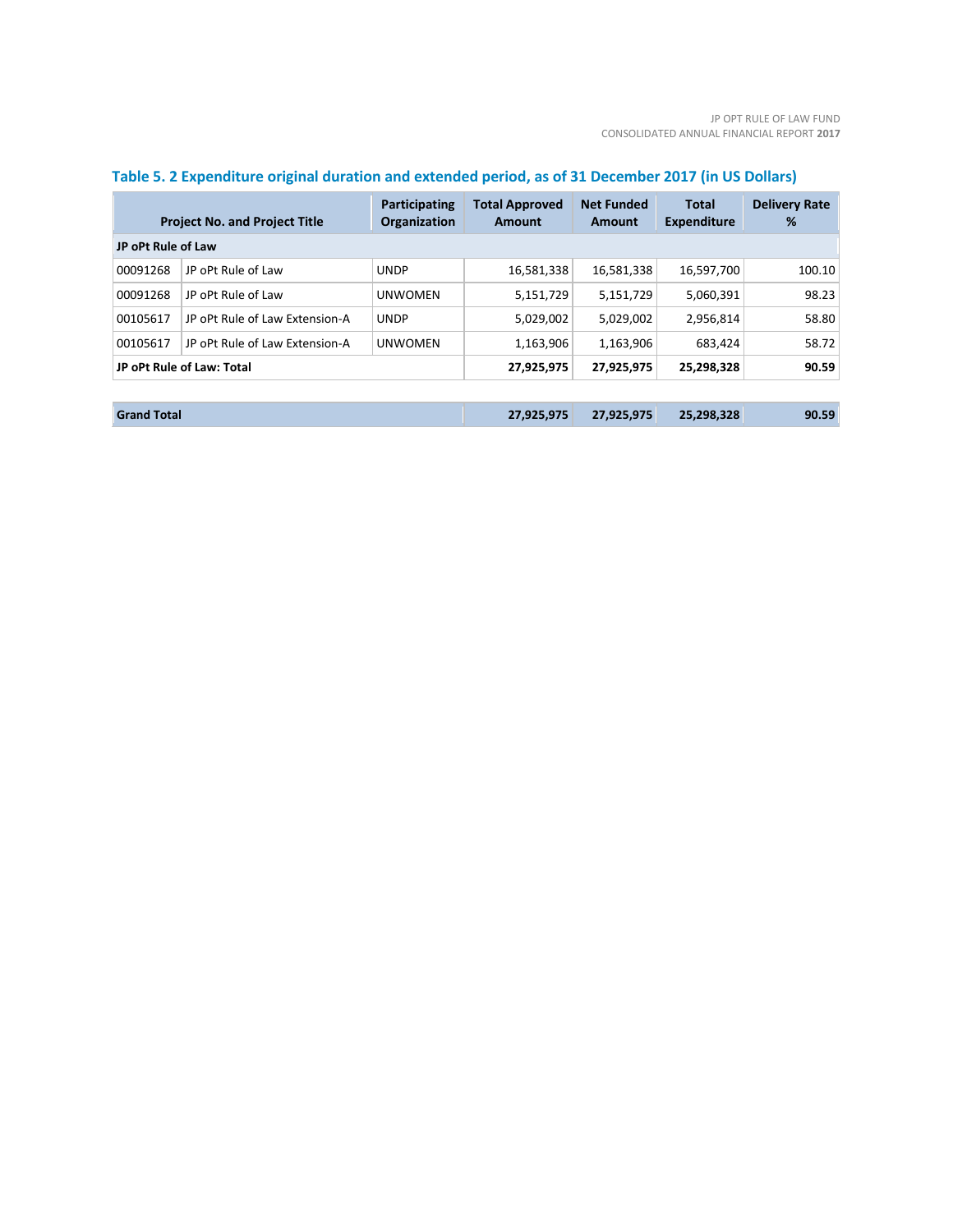## **5.4 EXPENDITURE REPORTED BY CATEGORY**

Project expenditures are incurred and monitored by each Participating Organization and are reported as per the agreed categories for inter-agency harmonized reporting. In 2006 the UN Development Group (UNDG) established six categories against which UN entities must report inter-agency project expenditures. Effective 1 January 2012, the UN Chief Executive Board (CEB) modified these categories as a result of IPSAS adoption to comprise eight categories. All expenditure incurred prior to 1 January 2012 have been reported in the old categories; post 1 January 2012 all expenditure are reported in the new eight categories. See table below.

## **2012 CEB Expense Categories**

- 1. Staff and personnel costs
- 2. Supplies, commodities and materials
- 3. Equipment, vehicles, furniture and depreciation
- 4. Contractual services
- 5. Travel
- 6. Transfers and grants
- 7. General operating expenses
- 8. Indirect costs

\_\_\_\_\_\_\_\_\_\_\_\_\_\_\_\_\_\_\_\_\_\_

## **Table 6. Expenditure by UNDG Budget Category, as of 31 December 2017 (in US Dollars)**

|                                              | <b>Expenditure</b>                      |                                     |              |                                                     |
|----------------------------------------------|-----------------------------------------|-------------------------------------|--------------|-----------------------------------------------------|
| Category                                     | <b>Prior Years</b><br>as of 31-Dec-2016 | <b>Current Year</b><br>Jan-Dec-2017 | <b>Total</b> | <b>Percentage of Total</b><br><b>Programme Cost</b> |
| Staff & Personnel Cost                       | 1,969,686                               | 1,230,726                           | 3,200,412    | 13.55                                               |
| Supplies, Commodities and Materials          | 74,806                                  | 50,993                              | 125,798      | 0.53                                                |
| Equipment, Vehicles, Furniture, Depreciation | 250,903                                 | 60,329                              | 311,232      | 1.32                                                |
| <b>Contractual Services</b>                  | 8,857,975                               | 2,386,106                           | 11,244,081   | 47.62                                               |
| Travel                                       | 243,954                                 | 91,765                              | 335,719      | 1.42                                                |
| <b>Transfers and Grants</b>                  | 4,524,649                               | 1,357,336                           | 5,881,984    | 24.91                                               |
| <b>General Operating</b>                     | 1,730,509                               | 782,085                             | 2,512,594    | 10.64                                               |
| <b>Programme Costs Total</b>                 | 17,652,480                              | 5,959,341                           | 23,611,821   | 100.00                                              |
| <sup>1</sup> Indirect Support Costs Total    | 1,294,687                               | 391,821                             | 1,686,507    | 7.14                                                |
| <b>Total</b>                                 | 18,947,167                              | 6,351,161                           | 25,298,328   |                                                     |

**1 Indirect Support Costs** charged by Participating Organization, based on their financial regulations, can be deducted upfront or at a later stage during implementation. The percentage may therefore appear to exceed the 7% agreed-upon for on-going projects. Once projects are financially closed, this number is not to exceed 7%.